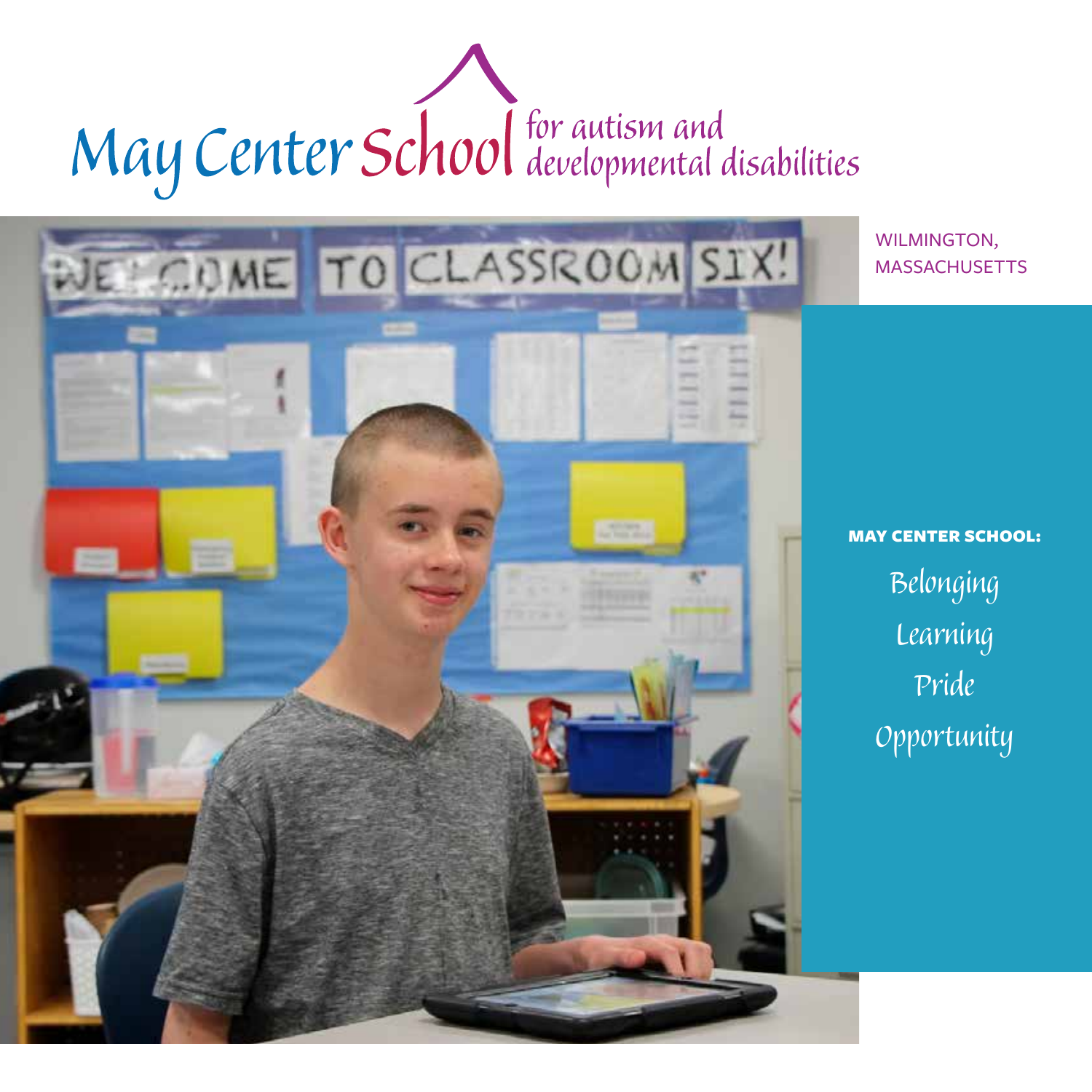# MAY CENTER SCHOOL: *Belonging*

## Welcome to the May Center School!

The May Center School for Autism and Developmental Disabilities in Wilmington, Mass., offers an ideal environment for children and adolescents with autism spectrum disorder (ASD) and other special needs to learn and grow. It is a school where students establish a strong foundation to build a meaningful life.

We provide full-day, year-round educa-**Muglesso** tional and vocational services for children and adolescents from preschool to age 22, using proven methods of treatment and teaching based on the latest clinical and applied research. The May Center School is a Massachusetts Chapter-766 approved school.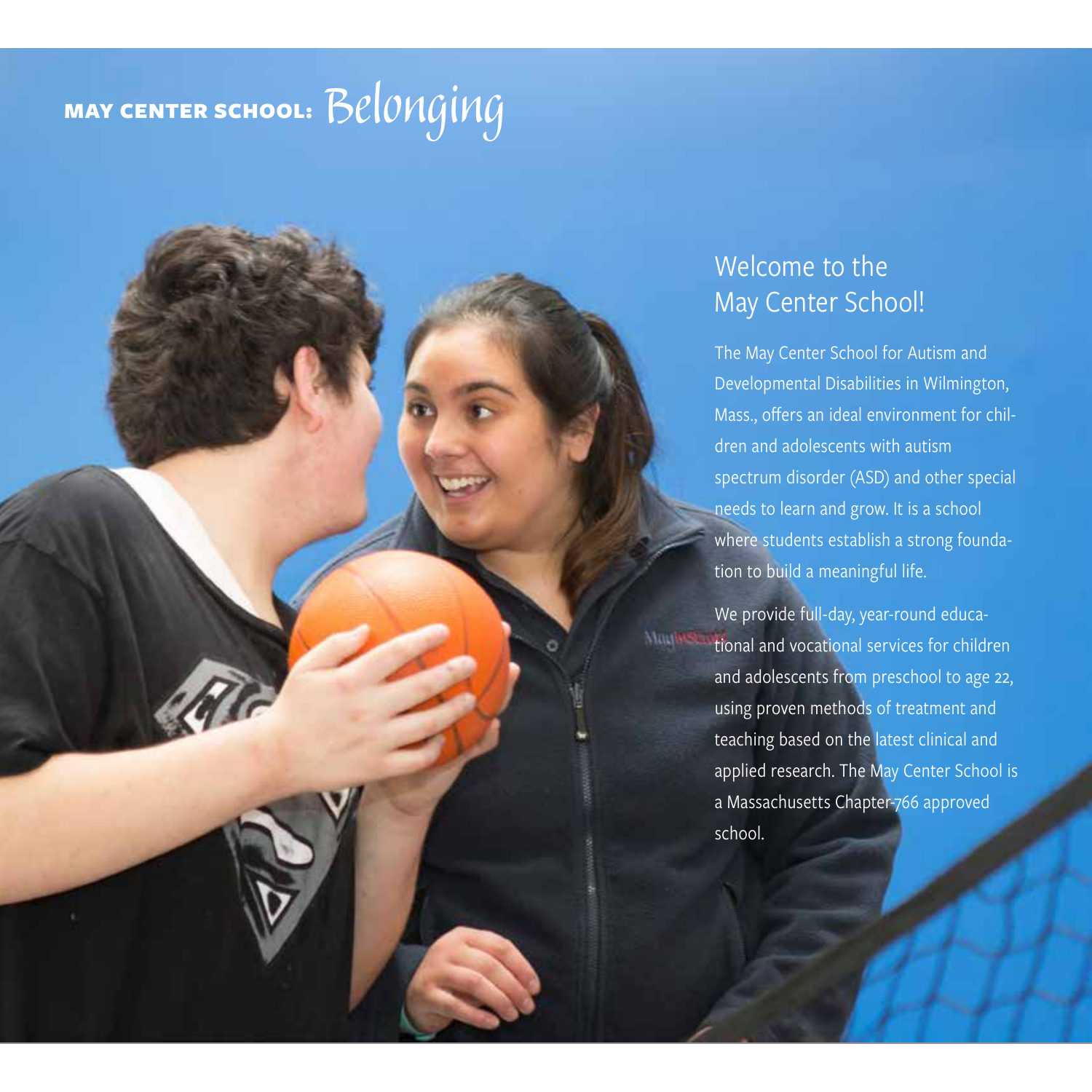

#### May Center School Snapshot

Age range: 3-22 years Educational Method: Evidence-based academic Staff-Student Ratio: 1:2 (1:1 available if needed) Length of program: Full-day, 12-month

Clinical Method: Applied behavior analysis (ABA) curricula provided in small groups and 1:1 instruction

The journey through childhood and adolescence is a unique experience, filled with joy, challenges, accomplishments, and countless opportunities for learning.

For children with ASD and other developmental disabilities, and their families, the journey includes unexpected turns and unfamiliar territory. It requires structure, patience, love, guidance, and knowledge to meet the challenges that will inevitably arise.

For more than 60 years, May Institute has been guided by its mission of providing compassionate care and helping families navigate the challenges — and celebrate the successes — of their children's journeys through the complex world of autism and related disabilities.

At the May Center School, we focus on building communication, social, behavioral, vocational, and academic skills. Working together with families to prepare for the transition to adulthood, and utilizing the considerable resources available to us, our caring professionals help each child to reach his or her highest potential.



JAIMIE L. MARCH EXECUTIVE DIRECTOR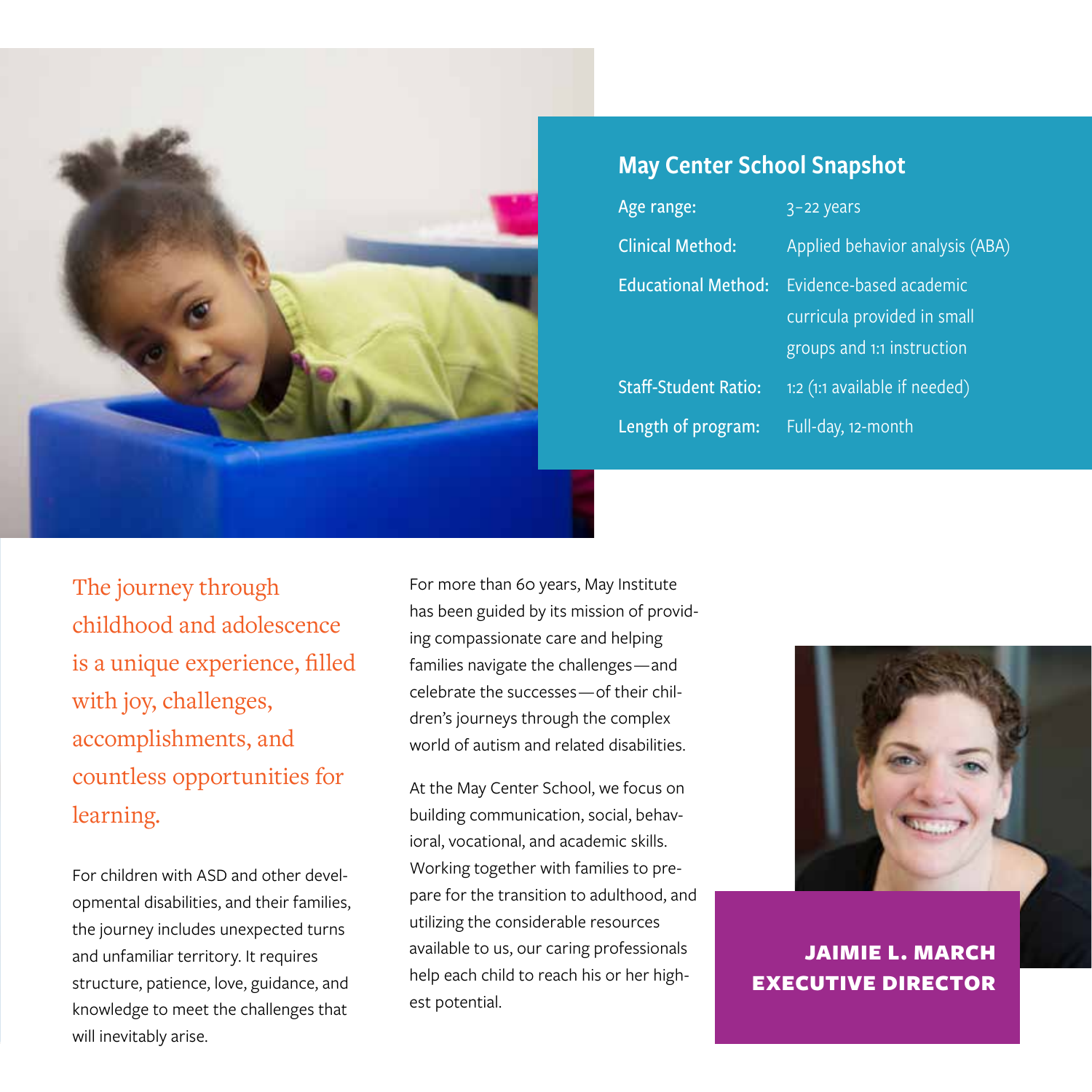#### ABA: Effective and Individualized

Applied behavior analysis (ABA) is the application of the science of behavior analysis to socially significant problems and concerns. Over the past several decades, ABA interventions have been used to help children and adults struggling with developmental disabilities, learning disabilities, and mental health concerns in many different settings including homes, schools, residential settings, offices, and other community settings. ABA interventions have been found to be effective for increasing important skills such as communication, problem-solving, and making and keeping friends, and for reducing problem behavior such as tantrums and aggression.

Many applied behavior analysts work with individuals with autism spectrum disorder (ASD). In fact, behavior analytic interventions are the only treatment approach with a significant body of empirical support documenting effectiveness (*Findings and Conclusions: National Standards Project, Phase 2*, 2015).

We use the principles of ABA to support individuals with ASD and their families in a variety of ways such as:

- learning to better communicate and interact with others
- learning skills of daily living such as dressing
- learning to play independently and with others
- increasing academic skills such as reading and math
- decreasing behaviors such as self-injury or aggression
- developing skills in self-control and self-management
- building independence
- developing job-related skills

#### Decades of Expertise in Autism

Providing the highest quality, research-based services for children and adolescents with autism has been a major focus of May Institute since the founding of the first May school in the 1950s.

Our school welcomes students whose needs require a highly specialized program delivered by caring and trained professionals. The primary diagnosis of our students is autism, and we provide individualized educational instruction and behavioral intervention to meet the varying abilities and needs of all the children we serve.

Our staff members are uniquely qualified to provide the level of specialized care that enables each child to make significant and ongoing improvements in behavior, functional skills, communication, and social skills. These improvements result from tireless work combined with our uncompromising commitment to the highest standards.

May Center School staff include:

- Board Certified Behavior Analysts (BCBA) and Licensed Applied Behavior Analysts (LABA)
- **Educational professionals certified in special education** administration
- Master's-level licensed special education teachers
- Master's-level behavior specialists
- Family service staff specializing in autism and ABA
- Adapted physical education, art, and music teachers
- Vocational coordinator with extensive experience in community placements
- Allied health professionals (occupational therapy, physical therapy, and speech and language pathology)
- Onsite school nursing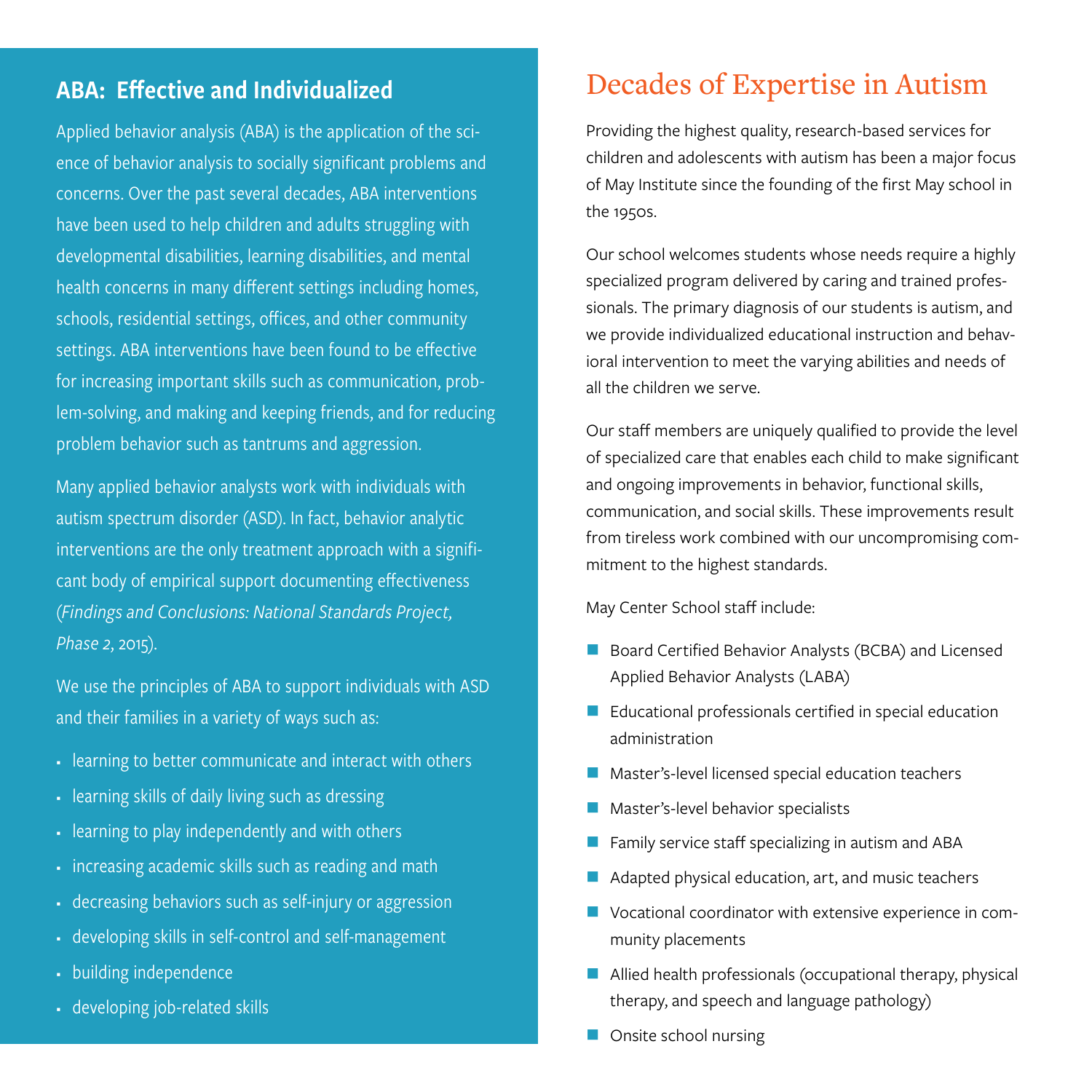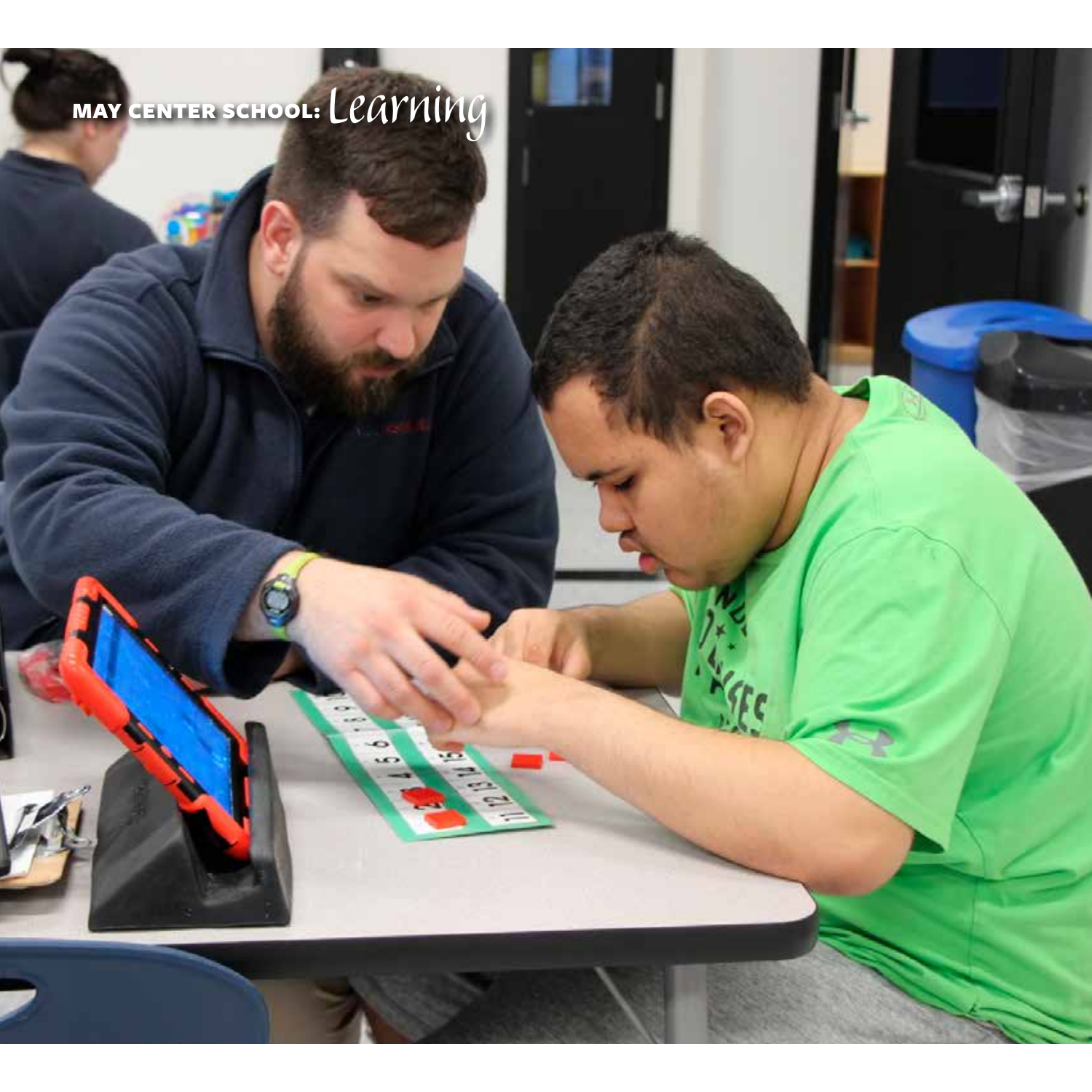## The Learning Experience — From Preschool to Adulthood

From the first day a child enters one of our classrooms, we begin to carefully create a personal learning experience, assessing needs and developing specific goals and objectives. We regularly measure progress, re-evaluating and adjusting each individual program, as necessary, in order to constantly challenge, motivate, and encourage.

Our teachers work with students in small groups or one-onone, employing an evidence-based applied behavior analytic approach. Each student has a comprehensive plan that includes details on implementing his or her Individualized Education Program (IEP). Teachers and behavior analysts record data daily, noting the child's challenges and progress with developmental, behavioral, and educational goals.

Improving communication skills is an integral component of most students' IEPs. All students have access to individualized functional communication systems, including speech generating devices (e.g., tablets), sound imitation, sign language, and picture exchange communication system (PECS).

#### Promoting Language, Play, and Social Skills

At the May Center School, we strive to provide the most meaningful environment for children to acquire and expand their language, play, and social skills. Rather than using artificial settings, staff use the natural context of play, social interactions, and daily routines to develop these skills.

Classrooms have low student-staff ratios. Our highly trained staff utilize the most effective methods of working with children with autism. Classroom activities emphasize all areas of a child's development, including communication, language, social, school-readiness, self-care, and play skills.

#### Academics

The May Center School offers an individualized, developmentally appropriate curriculum for all its students. Staff work closely with families and school districts to prepare children for more independent living and, ideally, for a successful transition to a less restrictive setting.

Teachers develop goals and objectives that specify observable, measurable skills for the child. They combine the best practices of child development, special education, speech pathology, and physical and occupational therapy. Our staff continually evaluate and adjust each child's program to ensure the greatest progress possible, and guide parents on the principles of ABA to ensure continuity across settings.

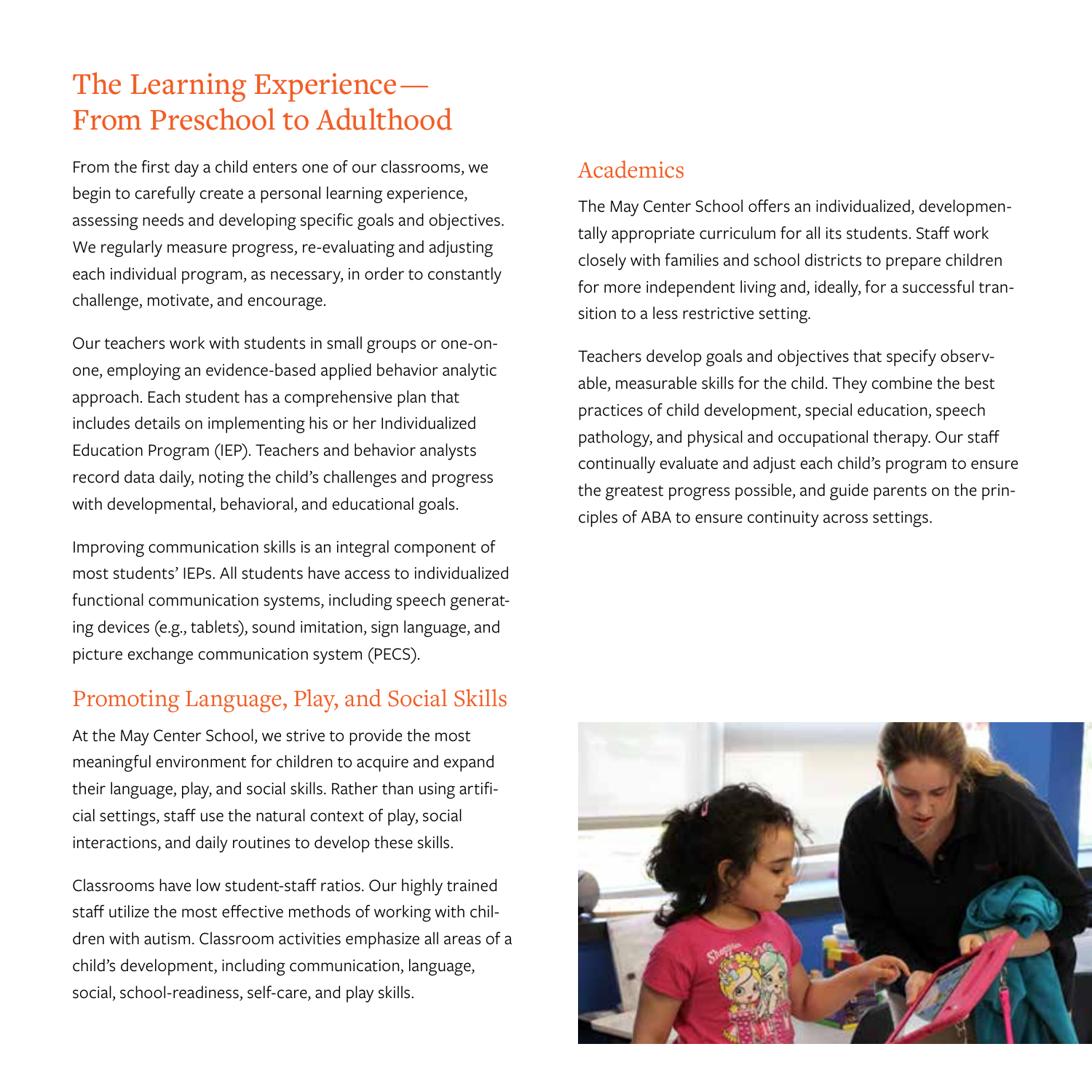

#### An Inside Look: Facility Highlights

- Bright, brand new facility with large classrooms
- Cafeteria, gross motor skills room, adaptive gymnasium, library/media center, and art/music room
- Enhanced Vocational and Employment Program, including a fully functional kitchen, school store, and expanded capacity for vocational training
- 22,000-square-foot space
- 3,000-square-foot outdoor play area

#### Use of Technology

Technology plays a critical role in enhancing our students' educational experience. Each classroom has a computer available to augment the school's educational program. Our school library houses a bank of iPads and iPods available for communication, learning, and leisure throughout the school day. Color-coded cases indicate devices utilized for communication, academic programs, vocational use, community applications, and fun! Students have access to the latest applications (over 120 applications separated into categories such as English Language Arts (ELA), sound identification, writing, matching, math, puzzles, music, and games). Communication iPads are loaded with the most recent speech-generating applications and individualized for each student.

iPads and iPod Touches are used for vocational work and community access with applications such as video modeling, video and auditory prompting, and visual timers.

#### Vocational Training: Classroom to Community Initiative

As students turn 14, transitional planning begins and the team explores potential vocational interests and skills. Students are given the opportunity to practice a variety of job readiness skills within the school setting. This job-matching process allows us to match student interests with job opportunities.

Programs are created to develop transferable employment skills to enhance the acquisition of long-term positions. Tasks are broken down to allow students to understand and complete job skills with independence and self-reliance in the workforce.

The ultimate goal is a seamless transition from school-based services to adult life.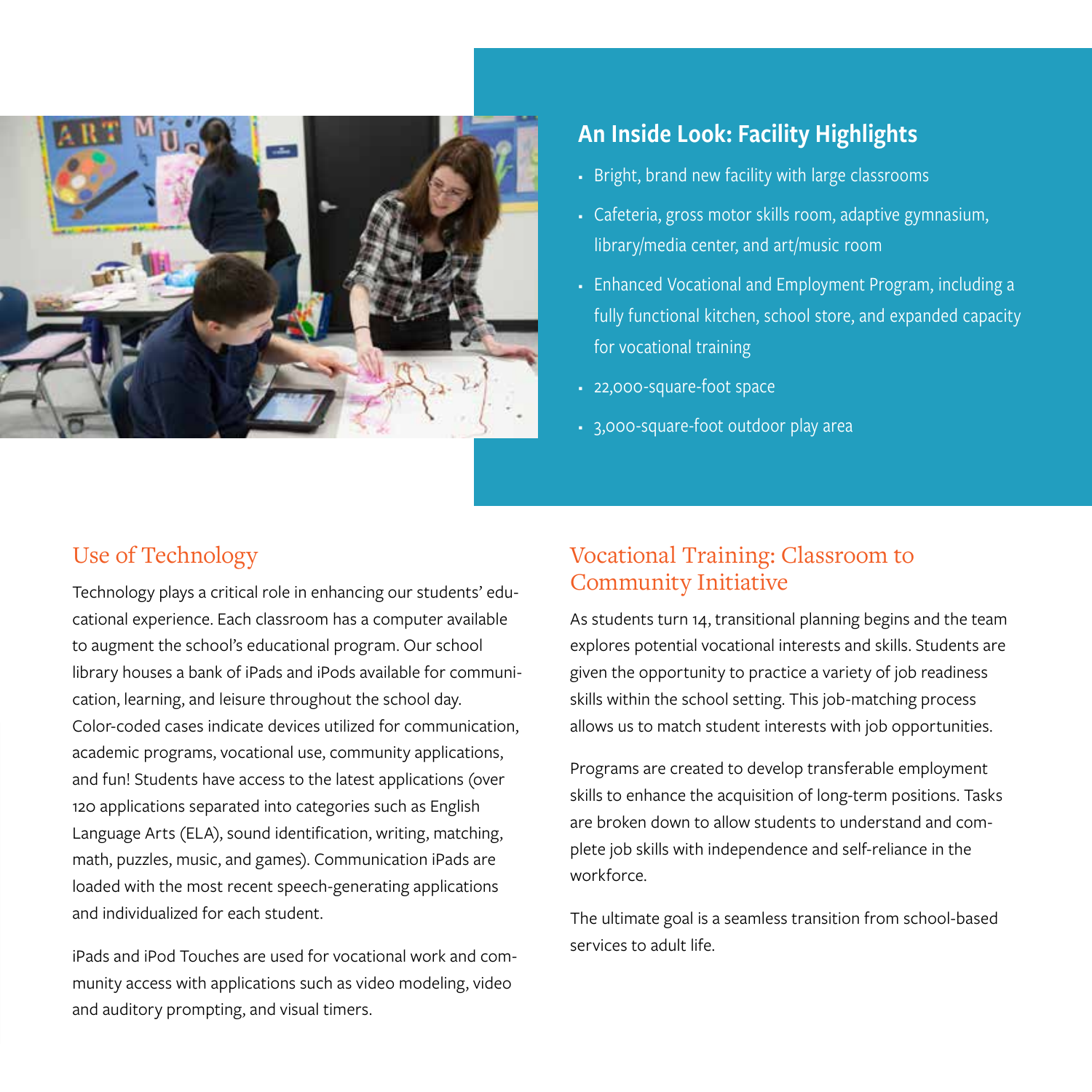# MAY CENTER SCHOOL: *Pride*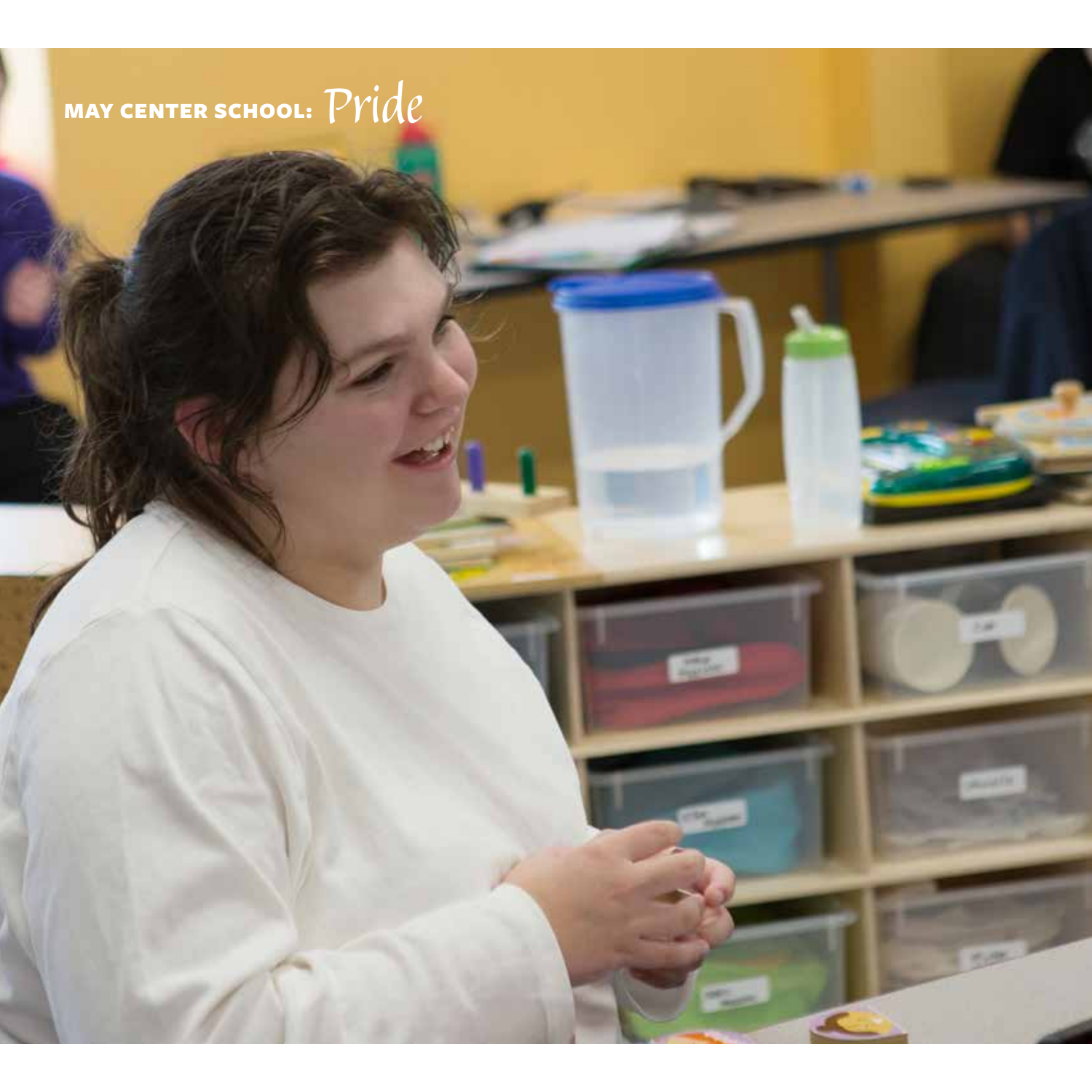Our dedicated and caring team does an amazing job of communicating across disciplines to best support ongoing successes for each of our students."

> *– Jaimie L. March Executive Director*



## Building Family Partnerships

Our team works closely with parents, individualizing plans and programs to meet each family's needs. We are personal advocates for students and parents both inside and outside the school. We help in resolving day-to-day issues, are committed to protecting students' rights and privacy, and are available to provide emotional and practical support when parents must make important decisions.

The team offers a comprehensive set of services, including: coordination of family/school communication; home consultation as needed to ensure consistency between home and school; workshops on practical issues such as self-care skills, behavior management, and improved communication; and connections to community support and resources.

Our Parent Advisory Council serves as a liaison between families and the school's administration.

#### Student Snapshot

Young Matthew's speech wasn't progressing as it should. When Matthew was 5, his parents received the devastating news that he would never have intelligible speech. An autism diagnosis followed, and eventually led the family to the May Center School. Matthew's parents knew immediately it was the right fit for their son.

The school staff introduced use of an iPad and specialized applications into Matthew's curriculum. And it clicked for him. "Using the iPad allows him to have a say in what happens in his life," says his father, Michael. "He can tell us what he wants. And he can engage with others in an appropriate manner—he even jokes!" The iPad has become an integral aspect of Matthew's daily communication, and opens doors for him that his parents never thought possible. "With technological assistance and the support of this tremendous staff," says Michael, "we believe anything is possible."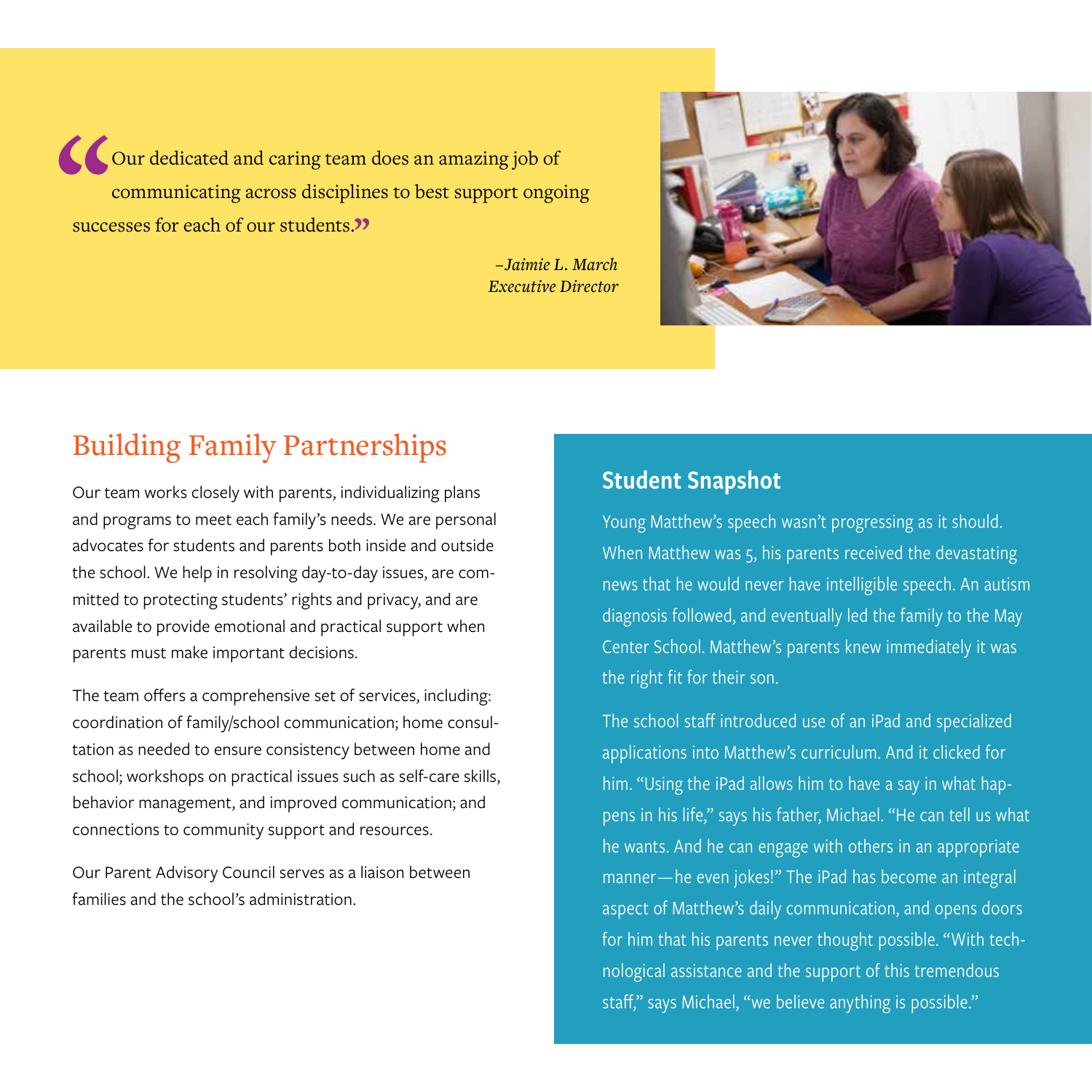## The Journey Into Adulthood

As students move from the classroom into the community, we focus on making their transitions as smooth as possible. Individual and group career counseling, supported school and community employment, and life skills training all contribute to our students' increasing independence and future success.

We work closely with families and community agencies to help students successfully navigate into adult life. We provide information, guidance, and support to parents as they evaluate options for their young adult. Some families who require ongoing support choose to continue their relationship with May Institute beyond graduation. These young adults transition directly into our state-of-the-art day programs, and/or our nearly 100 group homes across Massachusetts, ensuring a seamless continuum of care.

The journey continues for these young people, as do the challenges. But our students learn firsthand that challenges can be met. Progress is possible. With the skills they have learned and the self-confidence they have earned, their futures are full of hope.



I love the May Center School—how they are able to help our son bloom, the technology they use, the way they have one-on-one for students that need it, and how they find new and creative ways to educate and have students retain information.<sup>22</sup>

*– Kelly, May Center mom*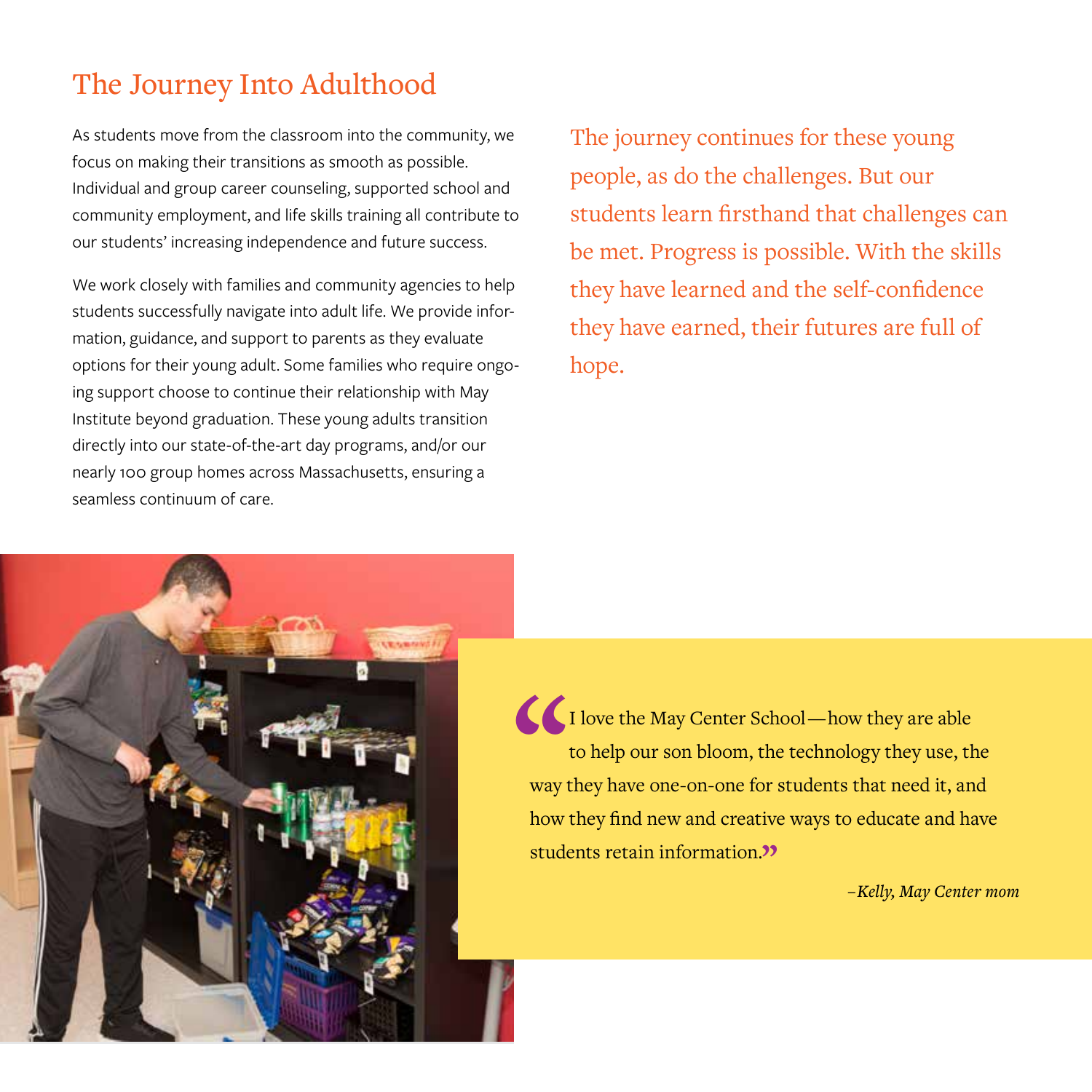# MAY CENTER SCHOOL: *Opportunity*